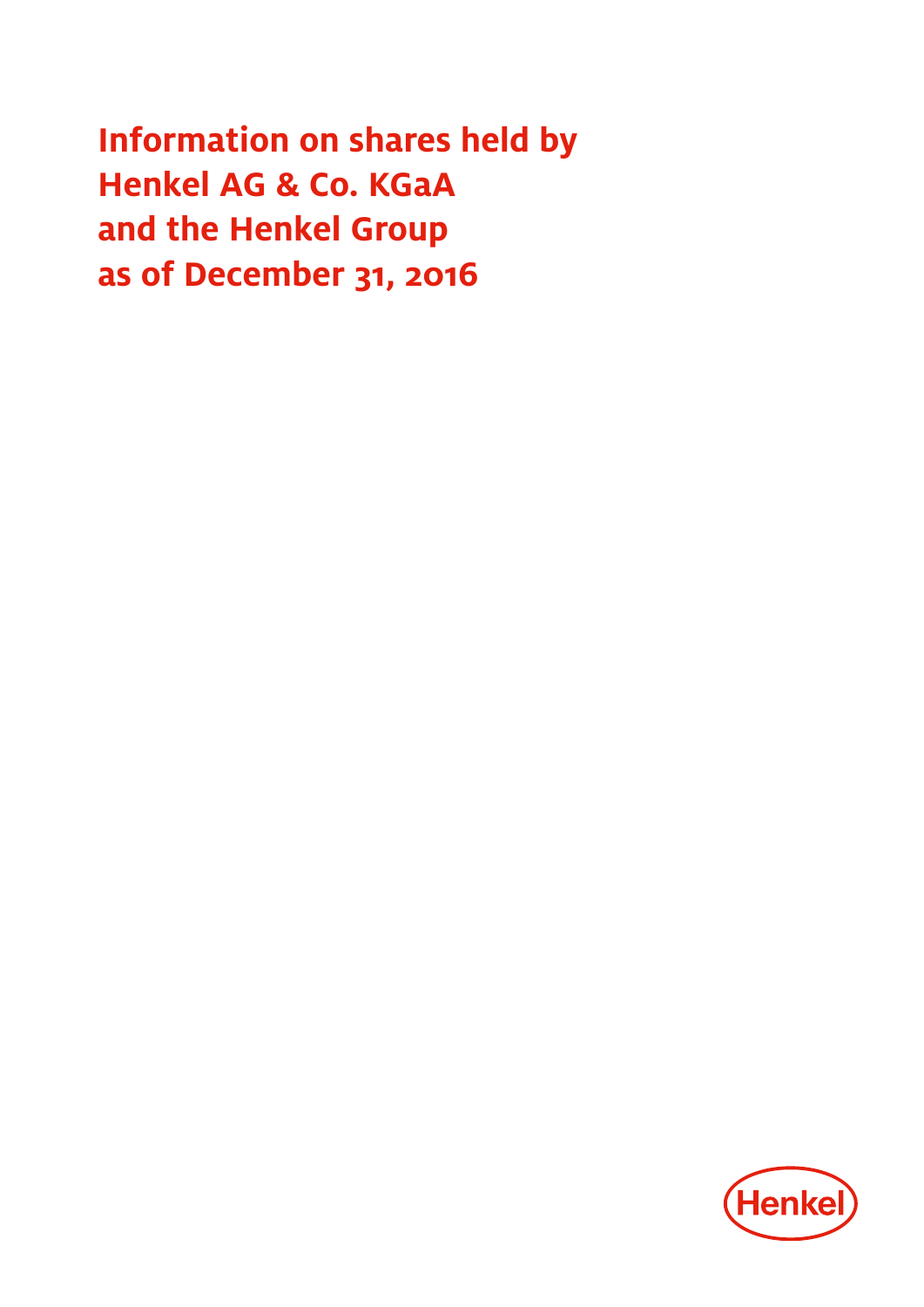# Information on shares in affiliated companies and other investments

## 1. Fully consolidated subsidiaries

|                                                    |                     | Share<br><b>Henkel Group</b><br>in percent | <b>Direct share</b><br><b>Henkel AG &amp;</b><br>Co. KGaA<br>in percent | <b>Equity</b><br>in million euros | Net income<br>in million euros |
|----------------------------------------------------|---------------------|--------------------------------------------|-------------------------------------------------------------------------|-----------------------------------|--------------------------------|
| Algeria                                            |                     |                                            |                                                                         |                                   |                                |
| Henkel Algérie S.P.A.                              | Dely Ibrahim        | 100.00                                     | 0.00                                                                    | 68                                | 31                             |
| Argentina                                          |                     |                                            |                                                                         |                                   |                                |
| Henkel Argentina S.A.                              | <b>Buenos Aires</b> | 100.00                                     | 99.97                                                                   | 30                                | 5                              |
| Australia                                          |                     |                                            |                                                                         |                                   |                                |
| Henkel Australia Pty. Ltd.                         | Kilsyth             | 100.00                                     | 0.00                                                                    | 407                               | 10                             |
| Henkel Finance Australia L.P.                      | Kilsyth             | 100.00                                     | 99.90                                                                   | $-54$                             | $-8$                           |
| Austria                                            |                     |                                            |                                                                         |                                   |                                |
| Henkel Austria Gesellschaft mbH                    | Vienna              | 100.00                                     | 0.00                                                                    | 103                               | 19                             |
| Henkel Central Eastern Europe Distribution GmbH    | Vienna              | 100.00                                     | 0.00                                                                    | 5                                 | $\mathbf 0$                    |
| Henkel Central Eastern Europe GmbH                 | Vienna              | 100.00                                     | 0.00                                                                    | 1,133                             | 152                            |
| <b>Belarus</b>                                     |                     |                                            |                                                                         |                                   |                                |
| Henkel Bautechnik TAA                              | Zaslavl             | 66.00                                      | 0.00                                                                    | 6                                 | $\mathbf{1}$                   |
| <b>Belgium</b>                                     |                     |                                            |                                                                         |                                   |                                |
| Henkel Belgium N.V.                                | <b>Brussels</b>     | 100.00                                     | 0.00                                                                    | 70                                | 25                             |
| Henkel Belgium Operations N.V.                     | <b>Brussels</b>     | 100.00                                     | 0.00                                                                    | 757                               | 94                             |
| Henkel Electronic Materials (Belgium) N.V.         | Westerlo            | 100.00                                     | 0.00                                                                    | 141                               | 8                              |
| Bosnia and Herzegovina                             |                     |                                            |                                                                         |                                   |                                |
| Henkel Adhezivi BH d.o.o.                          | Bileća              | 100.00                                     | 0.00                                                                    | 10                                | $\mathbf{1}$                   |
| Henkel BH d.o.o.                                   | Sarajevo            | 100.00                                     | 0.00                                                                    | $\mathbf{1}$                      | $-1$                           |
| <b>Brazil</b>                                      |                     |                                            |                                                                         |                                   |                                |
| Henkel Ltda.                                       | São Paulo           | 100.00                                     | 33.59                                                                   | 139                               | $\overline{2}$                 |
| Bulgaria                                           |                     |                                            |                                                                         |                                   |                                |
| Henkel Bulgaria EOOD                               | Sofia               | 100.00                                     | 0.00                                                                    | $\overline{2}$                    | $\mathbf{1}$                   |
| Henkel Bulgaria Operations EOOD                    | Sofia               | 100.00                                     | 0.00                                                                    | 9                                 | 3                              |
| Canada                                             |                     |                                            |                                                                         |                                   |                                |
| G. Gauthier Metallurgical, Inc.                    | Montreal            | 100.00                                     | 0.00                                                                    | $\mathbf 0$                       | $\mathsf{O}\xspace$            |
| Henkel Canada Corporation                          | Mississauga         | 100.00                                     | 0.00                                                                    | 66                                | 6                              |
| Henkel Consumer Goods Canada, Inc.                 | Toronto             | 100.00                                     | 0.00                                                                    | 23                                | 1                              |
| Magna-Tech Canada Manufacturing ULC                | Vancouver           | 100.00                                     | 0.00                                                                    | 5                                 | $\mathbf 0$                    |
| The Sun Products Canada Corporation                | Toronto             | 100.00                                     | 0.00                                                                    | 24                                | $-7$                           |
| Chile                                              |                     |                                            |                                                                         |                                   |                                |
| Henkel Chile Ltda.                                 | Santiago            | 100.00                                     | 100.00                                                                  | 41                                | 9                              |
| China                                              |                     |                                            |                                                                         |                                   |                                |
| Ablestik (Shanghai) Ltd.                           | Shanghai            | 100.00                                     | 0.00                                                                    | 91                                | 26                             |
| Changchun Henkel Surface Technologies Co. Ltd.     | Changchun           | 60.00                                      | 43.15                                                                   | 66                                | 18                             |
| Chengdu Henkel Adhesive Technologies Co. Ltd.      | Chengdu             | 100.00                                     | 0.00                                                                    | 5                                 | 1                              |
| Guangzhou Henkel Surface Technologies Co. Ltd.     | Guangzhou           | 100.00                                     | 100.00                                                                  | 67                                | 9                              |
| Guangzhou National Adhesives Co. Ltd.              | Guangzhou           | 90.48                                      | 0.00                                                                    | 28                                | 3                              |
| Henkel (China) Co. Ltd.                            | Shanghai            | 99.11                                      | 88.31                                                                   | 249                               | 45                             |
| Henkel (China) Investment Co. Ltd.                 | Shanghai            | 100.00                                     | 100.00                                                                  | 27                                | 5                              |
| Henkel (Jiangsu) Auto Parts Co. Ltd.               | Danyang             | 100.00                                     | 70.00                                                                   | 57                                | 14                             |
| Henkel Adhesives Co. Ltd.                          | Shantou             | 100.00                                     | 89.91                                                                   | 27                                | 3                              |
| Henkel Adhesives Technologies (Guangdong) Co. Ltd. | Guangdong           | 100.00                                     | 0.00                                                                    | 115                               | 9                              |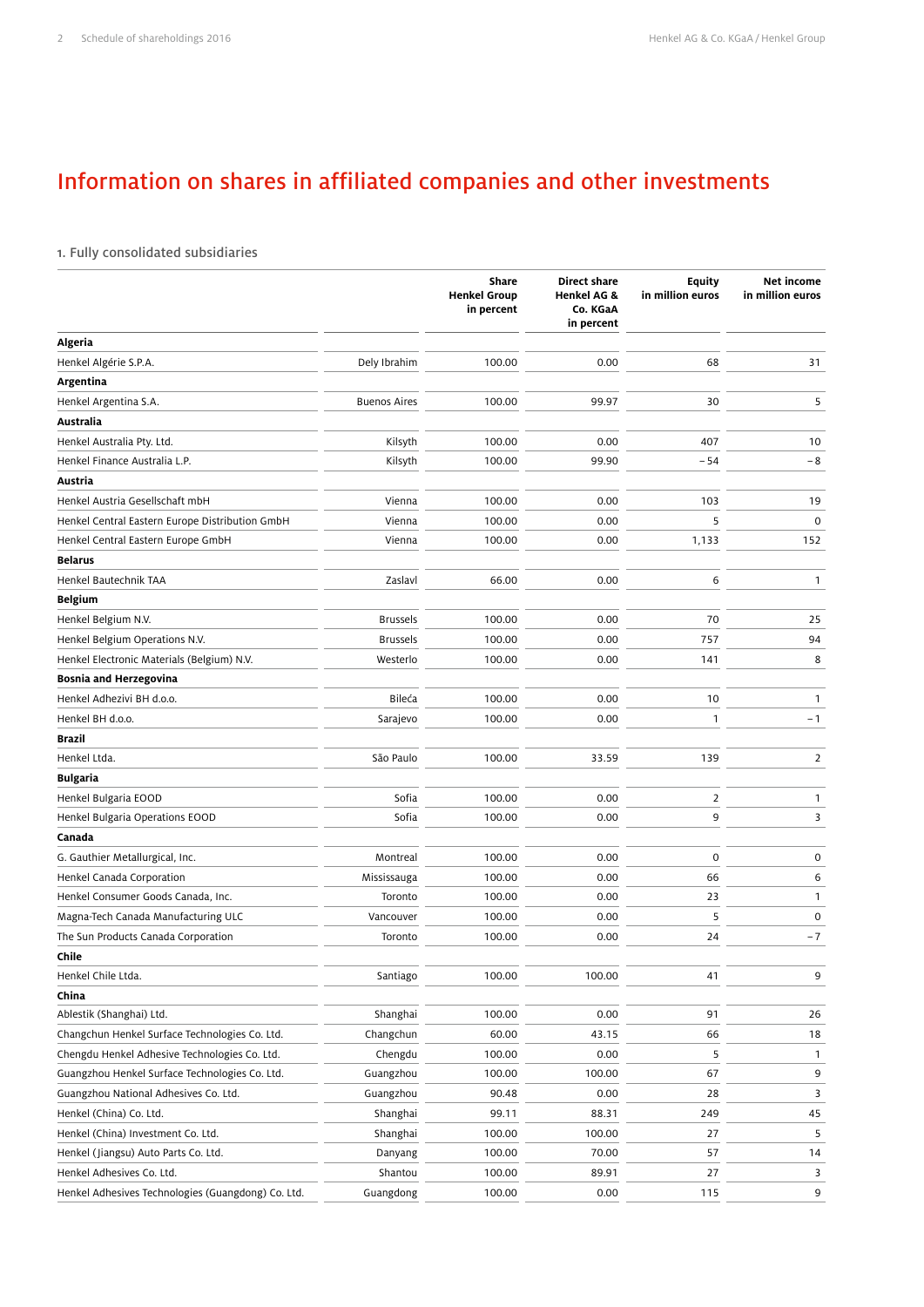|                                               |                                   | Share<br><b>Henkel Group</b><br>in percent | <b>Direct share</b><br>Henkel AG &<br>Co. KGaA<br>in percent | <b>Equity</b><br>in million euros | Net income<br>in million euros |
|-----------------------------------------------|-----------------------------------|--------------------------------------------|--------------------------------------------------------------|-----------------------------------|--------------------------------|
| Henkel Adhesive Trading (Shanghai) Co. Ltd.   | Shanghai                          | 100.00                                     | 0.00                                                         | $\overline{2}$                    | $\mathbf 0$                    |
| Henkel Chemical Technologies (Shanghai) Ltd.  | Shanghai                          | 100.00                                     | 0.00                                                         | 209                               | $-2$                           |
| Henkel Huawei Electronics Co. Ltd.            | Jiangsu                           | 100.00                                     | 89.73                                                        | 47                                | - 3                            |
| Henkel Loctite (China) Co. Ltd.               | Yantai                            | 100.00                                     | 0.00                                                         | 274                               | 67                             |
| National Starch & Chemical (Tianjin) Co. Ltd. | Tianjin City                      | 100.00                                     | 0.00                                                         | 0                                 | $\pmb{0}$                      |
| Shanghai Henkel Xianghua Adhesives Co. Ltd.   | Shanghai                          | 70.00                                      | 60.00                                                        | 9                                 | 2                              |
| The Bergquist Company Shenzhen Ltd.           | Shenzhen                          | 100.00                                     | 0.00                                                         | $\overline{2}$                    | $\pmb{0}$                      |
| The Bergquist Company Zhuhai Ltd.             | Zhuhai                            | 100.00                                     | 0.00                                                         | 8                                 | $\mathbf{1}$                   |
| Zhejiang Golden Roc Chemicals JSC             | Zhejiang                          | 100.00                                     | 0.00                                                         | 23                                | -1                             |
| Colombia                                      |                                   |                                            |                                                              |                                   |                                |
| Henkel Colombiana S.A.S.                      | Bogotá                            | 100.00                                     | 50.00                                                        | 46                                | 6                              |
| Costa Rica                                    |                                   |                                            |                                                              |                                   |                                |
| Henkel Costa Rica Ltda.                       | San Joaquín de<br>Flores, Heredia | 100.00                                     | 100.00                                                       | 15                                | 5                              |
| Croatia                                       |                                   |                                            |                                                              |                                   |                                |
| Henkel Croatia doo                            | Zagreb                            | 100.00                                     | 0.00                                                         | $\overline{7}$                    | $\overline{2}$                 |
| <b>Cyprus</b>                                 |                                   |                                            |                                                              |                                   |                                |
| GPM-Henkel Ltd.                               | Nicosia                           | 100.00                                     | 0.00                                                         | 8                                 | $\mathbf{1}$                   |
| <b>Czech Republic</b>                         |                                   |                                            |                                                              |                                   |                                |
| Henkel ČR spol. s r.o.                        | Prague                            | 100.00                                     | 0.00                                                         | 32                                | 23                             |
| <b>Dominican Republic</b>                     |                                   |                                            |                                                              |                                   |                                |
| Henkel República Dominicana SRL               | Santo Domingo                     | 100.00                                     | 100.00                                                       | 6                                 | $\mathsf 0$                    |
| <b>Ecuador</b>                                |                                   |                                            |                                                              |                                   |                                |
| Henkel Ecuatoriana S.A.                       | Quito                             | 100.00                                     | 100.00                                                       | $\mathbf{1}$                      | 0                              |
| Egypt                                         |                                   |                                            |                                                              |                                   |                                |
| Henkel Egypt for Industry and Trade SAE       | Cairo                             | 100.00                                     | 100.00                                                       | 25                                | $-10$                          |
| Estonia                                       |                                   |                                            |                                                              |                                   |                                |
| Henkel Balti Operations OÜ                    | Pärnu                             | 100.00                                     | 0.00                                                         | 123                               | 5                              |
| Henkel Balti OÜ                               | Tartu                             | 100.00                                     | 0.00                                                         | 6                                 | 1                              |
| <b>Finland</b>                                |                                   |                                            |                                                              |                                   |                                |
| Henkel Finland Operations OY                  | Vantaa                            | 100.00                                     | 0.00                                                         | $\mathbf{1}$                      | $\mathsf 0$                    |
| Henkel Norden Oy                              | Vantaa                            | 100.00                                     | 0.00                                                         | 54                                | 4                              |
| <b>France</b>                                 |                                   |                                            |                                                              |                                   |                                |
| Eau Ecarlate SAS                              | Boulogne-<br>Billancourt          | 100.00                                     | 0.00                                                         | 522                               | 3                              |
| Henkel France SAS                             | Boulogne-<br>Billancourt          | 100.00                                     | 0.00                                                         | 488                               | 106                            |
| Henkel Holding France S.C.S.                  | Boulogne-<br>Billancourt          | 100.00                                     | 99.99                                                        | $-5$                              | $-5$                           |
| Henkel Technologies France SAS                | Boulogne-<br>Billancourt          | 100.00                                     | 0.00                                                         | 252                               | 57                             |
| Schwarzkopf SAS                               | Boulogne-<br>Billancourt          | 100.00                                     | 0.00                                                         | 13                                | $\overline{2}$                 |
| Spotless Group SAS                            | Neuilly-sur-Seine                 | 100.00                                     | 0.00                                                         | 53                                | $-3$                           |
| Georgia                                       |                                   |                                            | 0.00                                                         |                                   |                                |
| Henkel Building Chemicals Georgia LLC         | Tbilisi                           | 100.00                                     | 100.00                                                       | $\overline{2}$                    | $\mathsf{O}$                   |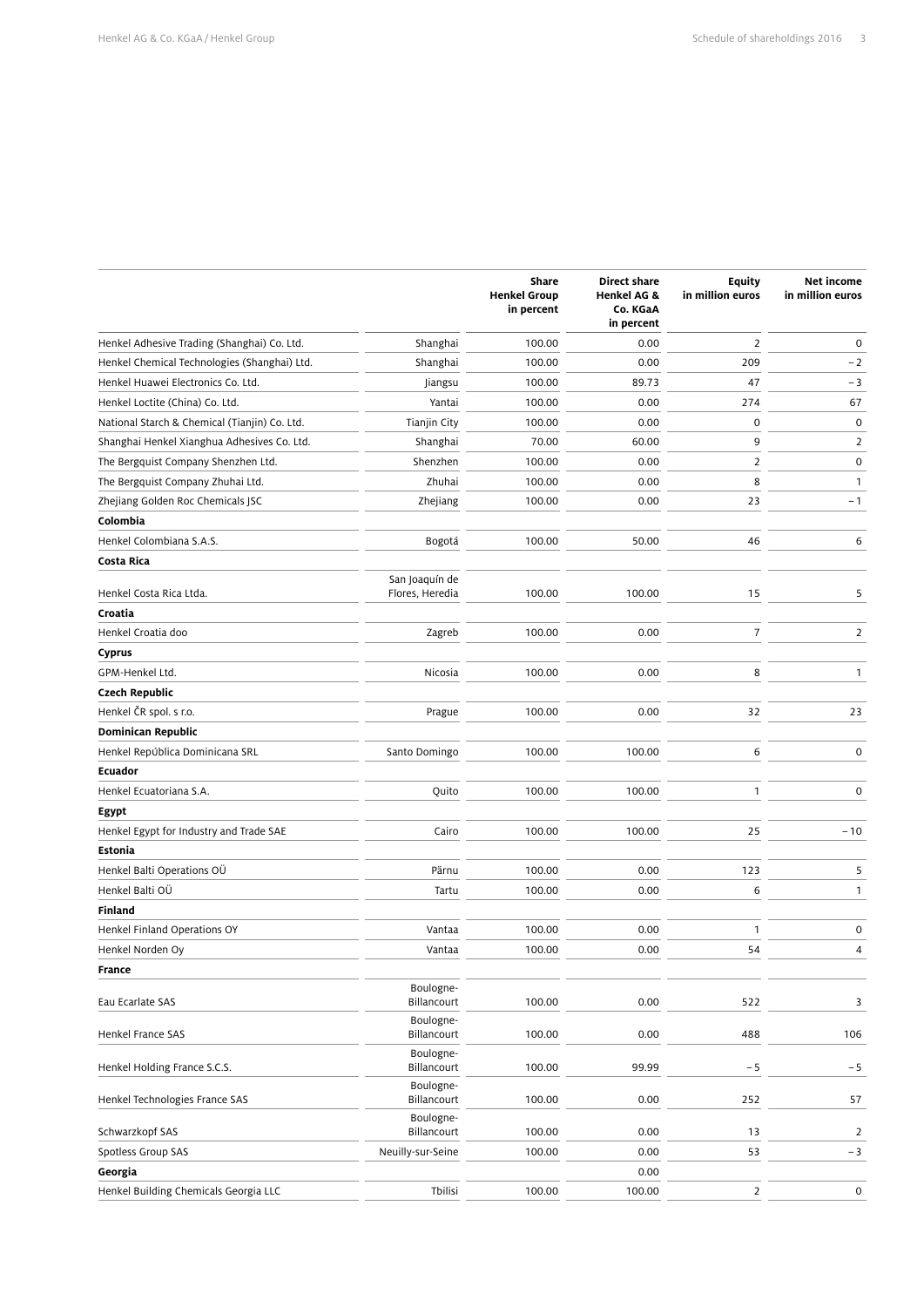|                                                |                 | <b>Share</b><br><b>Henkel Group</b><br>in percent | <b>Direct share</b><br><b>Henkel AG &amp;</b><br>Co. KGaA<br>in percent | Equity<br>in million euros | Net income<br>in million euros |
|------------------------------------------------|-----------------|---------------------------------------------------|-------------------------------------------------------------------------|----------------------------|--------------------------------|
| Germany                                        |                 |                                                   |                                                                         |                            |                                |
| Hans Schwarzkopf & Henkel GmbH                 | Hamburg         | 100.00                                            | 100.00                                                                  | $\mathbf 0$                | $\mathbf 0$                    |
| Henkel IP & Holding GmbH                       | Düsseldorf      | 100.00                                            | 68.99                                                                   | 1,983                      | 30                             |
| Henkel IP Management and IC Services GmbH      | Monheim         | 100.00                                            | 100.00                                                                  | 536                        | 194                            |
| Henkel Loctite-KID GmbH                        | Hagen           | 100.00                                            | 100.00                                                                  | 2                          | 0                              |
| Henkel Management AG                           | Düsseldorf      | 100.00                                            | 100.00                                                                  | 1                          | 0                              |
| Inter Beteiligungsverwaltungs-Gesellschaft mbH | Düsseldorf      | 100.00                                            | 100.00                                                                  | 3                          | 0                              |
| Schwarzkopf & Henkel                           |                 |                                                   |                                                                         |                            |                                |
| Production Europe GmbH & Co. KG*               | Düsseldorf      | 100.00                                            | 100.00                                                                  | $-36$                      | 10                             |
| The Bergquist Company GmbH                     | Halstenbek      | 100.00                                            | 100.00                                                                  | 59                         | 6                              |
| Great Britain                                  |                 |                                                   |                                                                         |                            |                                |
| Acheson Industries (Europe) Ltd.               | Hemel Hempstead | 100.00                                            | 0.00                                                                    | 39                         | 0                              |
| Expand Global Industries UK Ltd.               | London          | 57.50                                             | 57.50                                                                   | $\mathbf 0$                | 0                              |
| Henkel Ltd.                                    | Hemel Hempstead | 100.00                                            | 0.00                                                                    | 320                        | 66                             |
| Henkel UK Operations Ltd.                      | Hemel Hempstead | 100.00                                            | 0.00                                                                    | 9                          | $-10$                          |
| IBA (UK) Ltd.                                  | Redhill         | 100.00                                            | 0.00                                                                    | $\mathbf 0$                | $\mathbf 0$                    |
| National Adhesives Holding Ltd.                | Hemel Hempstead | 100.00                                            | 100.00                                                                  | 41                         | 8                              |
| Pet & Garden Manufacturing Ltd.                | Redhill         | 100.00                                            | 0.00                                                                    | 0                          | $\mathbf 0$                    |
| Spotless Punch Ltd.                            | Redhill         | 100.00                                            | 0.00                                                                    | 2                          | $\mathbf 0$                    |
| Spotless Punch (UK) Ltd.                       | Redhill         | 100.00                                            | 0.00                                                                    | 2                          | $-1$                           |
| Spotless UK Ltd.                               | Redhill         | 100.00                                            | 0.00                                                                    | $\mathbf 0$                | $\mathbf 0$                    |
| Greece                                         |                 |                                                   |                                                                         |                            |                                |
| Henkel Hellas S.A.                             | Athens-Moschato | 100.00                                            | 0.00                                                                    | 36                         | 3                              |
| Guatemala                                      |                 |                                                   |                                                                         |                            |                                |
| Henkel Centroamericana S.A.                    | Guatemala City  | 100.00                                            | 100.00                                                                  | 8                          | 2                              |
| Henkel La Luz S.A.                             | Guatemala City  | 100.00                                            | 100.00                                                                  | 33                         | $-4$                           |
| <b>Hong Kong</b>                               |                 |                                                   |                                                                         |                            |                                |
| Henkel Hong Kong Holding Ltd.                  | Hong Kong       | 100.00                                            | 0.00                                                                    | 368                        | 68                             |
| Henkel Hong Kong Ltd.                          | Hong Kong       | 100.00                                            | 0.00                                                                    | 82                         | 0                              |
| Shiu Fung Electronics Ltd.                     | Hong Kong       | 100.00                                            | 0.00                                                                    | 33                         | 6                              |
| The Bergquist Company Asia Ltd.                | Hong Kong       | 100.00                                            | 0.00                                                                    | $\mathbf{1}$               | $\mathbf 0$                    |
| Hungary                                        |                 |                                                   |                                                                         |                            |                                |
| Henkel Magyarország Kft                        | Budapest        | 100.00                                            | 0.00                                                                    | 115                        | 28                             |
| India                                          |                 |                                                   |                                                                         |                            |                                |
| Henkel Adhesives Technologies India Pvt. Ltd.  | Navi Mumbai     | 100.00                                            | 100.00                                                                  | 91                         | 9                              |
| Henkel Anand India Pvt. Ltd.                   | New Delhi       | 51.00                                             | 51.00                                                                   | 12                         | 6                              |
| Indonesia                                      |                 |                                                   |                                                                         |                            |                                |
| PT Henkel Adhesive Technologies                | Jakarta         | 100.00                                            | 0.00                                                                    | 27                         | $\overline{7}$                 |
| PT Henkel Footwear and Speciality Adhesives    | Tangerang       | 55.00                                             | 0.00                                                                    | 8                          | 5                              |
| PT Henkel Indonesien                           | Jakarta Selatan | 84.70                                             | 0.00                                                                    | 11                         | 3                              |
| Iran                                           |                 |                                                   |                                                                         |                            |                                |
| Henkel Industrie AG                            | Tehran          | 100.00                                            | 100.00                                                                  | 16                         | 4                              |
| Henkel Pakvash PJSC                            | Tehran          | 97.98                                             | 97.98                                                                   | 53                         | 21                             |
| Pharco Chemie Industries PJSC                  | Tehran          | 100.00                                            | 100.00                                                                  | 121                        | $-5$                           |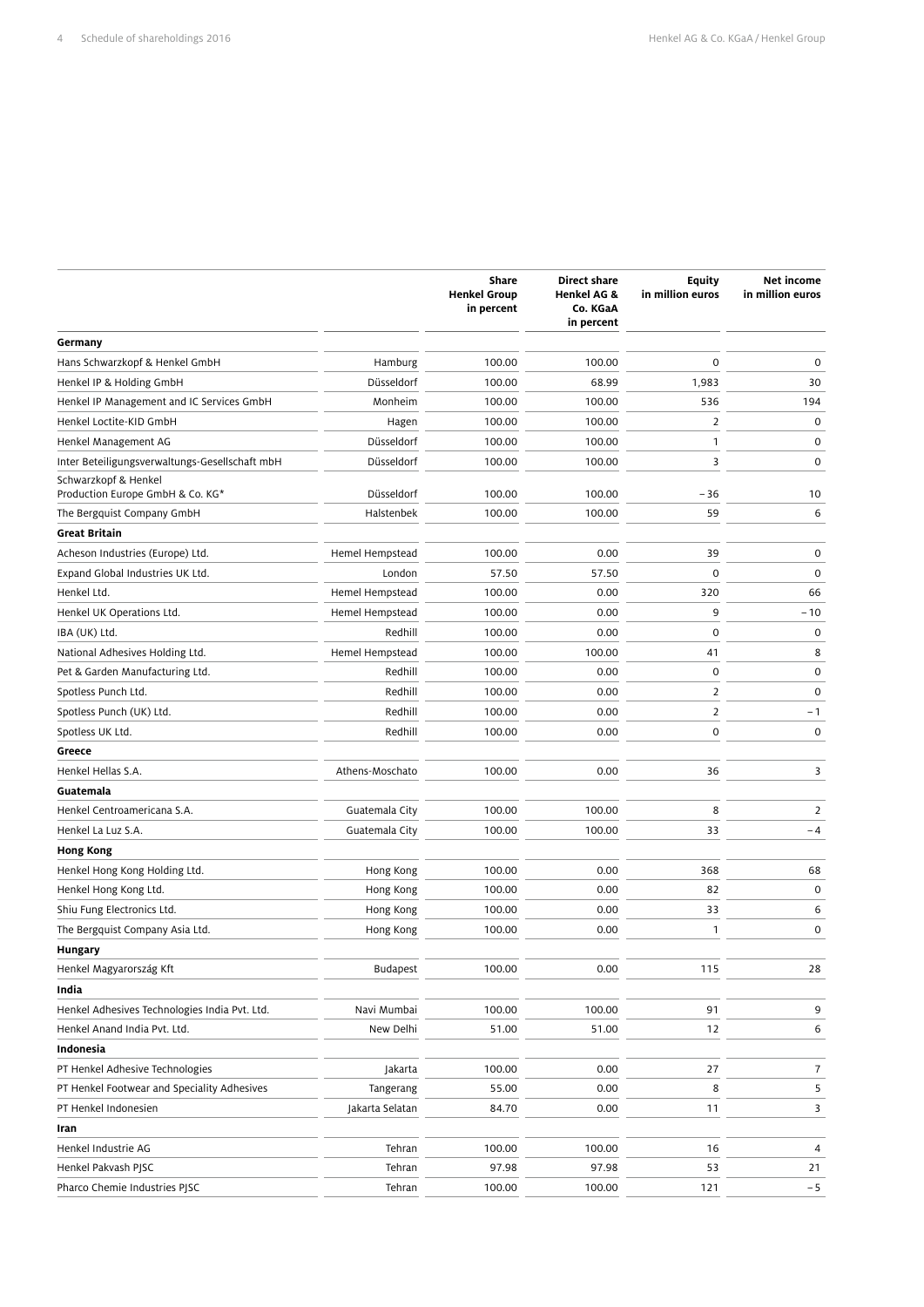|                                             |                        | Share<br><b>Henkel Group</b><br>in percent | <b>Direct share</b><br><b>Henkel AG &amp;</b><br>Co. KGaA<br>in percent | Equity<br>in million euros | Net income<br>in million euros |
|---------------------------------------------|------------------------|--------------------------------------------|-------------------------------------------------------------------------|----------------------------|--------------------------------|
| <b>Ireland</b>                              |                        |                                            |                                                                         |                            |                                |
| Glanmire Holdings Unlimted*                 | Dublin                 | 100.00                                     | 0.00                                                                    | 3                          | $\mathbf 0$                    |
| Henkel Ireland Distribution Ltd.            | Dublin                 | 100.00                                     | 0.00                                                                    | 6                          | -9                             |
| Henkel Ireland Operations and Research Ltd. | Dublin                 | 100.00                                     | 0.00                                                                    | 380                        | 65                             |
| Punch Industries (UK) Ltd.                  | Dublin                 | 100.00                                     | 0.00                                                                    | $\mathbf 0$                | 0                              |
| Punch Industries Unlimited*                 | Dublin                 | 100.00                                     | 0.00                                                                    | 115                        | $\overline{2}$                 |
| Spotless Laundry Ireland Ltd.               | Dublin                 | 100.00                                     | 0.00                                                                    | 75                         | 13                             |
| Israel                                      |                        |                                            |                                                                         |                            |                                |
| Henkel Soad Ltd.                            | Natanya                | 100.00                                     | 100.00                                                                  | 26                         | $\overline{2}$                 |
| Italy                                       |                        |                                            |                                                                         |                            |                                |
| Guaber S.r.l.                               | Milan                  | 100.00                                     | 0.00                                                                    | 44                         | $\overline{7}$                 |
| Henkel Italia Holding S.r.l.                | Milan                  | 100.00                                     | 0.00                                                                    | 182                        | $\mathsf{O}\xspace$            |
| Henkel Italia Operations S.r.l.             | Milan                  | 100.00                                     | 0.00                                                                    | 133                        | 44                             |
| Henkel Italia S.r.l.                        | Milan                  | 100.00                                     | 0.00                                                                    | 424                        | $\overline{2}$                 |
| Jamaica                                     |                        |                                            |                                                                         |                            |                                |
| Henkel Jamaica Ltd.                         | Kingston               | 100.00                                     | 100.00                                                                  | $\mathbf{1}$               | $-1$                           |
| Japan                                       |                        |                                            |                                                                         |                            |                                |
| Henkel Ablestik Japan Ltd.                  | Yokohama               | 100.00                                     | 0.00                                                                    | 57                         | 9                              |
| Henkel Japan Ltd.                           | Tokyo                  | 100.00                                     | 0.00                                                                    | 203                        | 13                             |
| Jordan                                      |                        |                                            |                                                                         |                            |                                |
| Henkel Jordan PSC                           | Amman                  | 60.00                                      | 60.00                                                                   | $\overline{7}$             | $\overline{2}$                 |
| Kazakhstan                                  |                        |                                            |                                                                         |                            |                                |
| Henkel Bautechnik Kazakhstan TOO            | Almaty                 | 97.98                                      | 0.00                                                                    | 3                          | $-1$                           |
| Henkel Central Asia & Caucasus TOO          | Almaty                 | 100.00                                     | 0.00                                                                    | 9                          | $-1$                           |
| Kenya                                       |                        |                                            |                                                                         |                            |                                |
| Henkel Kenya Ltd.                           | Nairobi                | 100.00                                     | 100.00                                                                  | 4                          | $\mathbf{1}$                   |
| Latvia                                      |                        |                                            |                                                                         |                            |                                |
| Henkel Latvia SIA                           | Riga                   | 100.00                                     | 0.00                                                                    | 11                         | $\overline{2}$                 |
| Lebanon                                     |                        |                                            |                                                                         |                            |                                |
| Detergenta Holding S.A.L.                   | <b>Beirut</b>          | 99.95                                      | 0.00                                                                    | 9                          | $\mathsf{O}\xspace$            |
| Henkel Lebanon S.A.L.                       | <b>Beirut</b>          | 50.00                                      | 50.00                                                                   | 29                         | 4                              |
| Luxembourg                                  |                        |                                            |                                                                         |                            |                                |
| Henkel Luxembourg S.à r.l.                  | Luxembourg             | 100.00                                     | 100.00                                                                  | 748                        | 84                             |
| Henkel Re S.A.                              | Luxembourg             | 100.00                                     | 100.00                                                                  | 20                         | $\mathbf{1}$                   |
| Malaysia                                    |                        |                                            |                                                                         |                            |                                |
| Henkel (Malaysia) Sdn. Bhd.                 | Ipoh                   | 100.00                                     | 100.00                                                                  | 32                         | 6                              |
| Mexico                                      |                        |                                            |                                                                         |                            |                                |
| Henkel Capital S.A. de C.V.                 | Ecatepec de<br>Morelos | 100.00                                     | 100.00                                                                  | 229                        | 40                             |
| Henkel Mexicana S.A. de C.V.                | Ecatepec de<br>Morelos | 100.00                                     | 99.99                                                                   | 11                         | $\overline{2}$                 |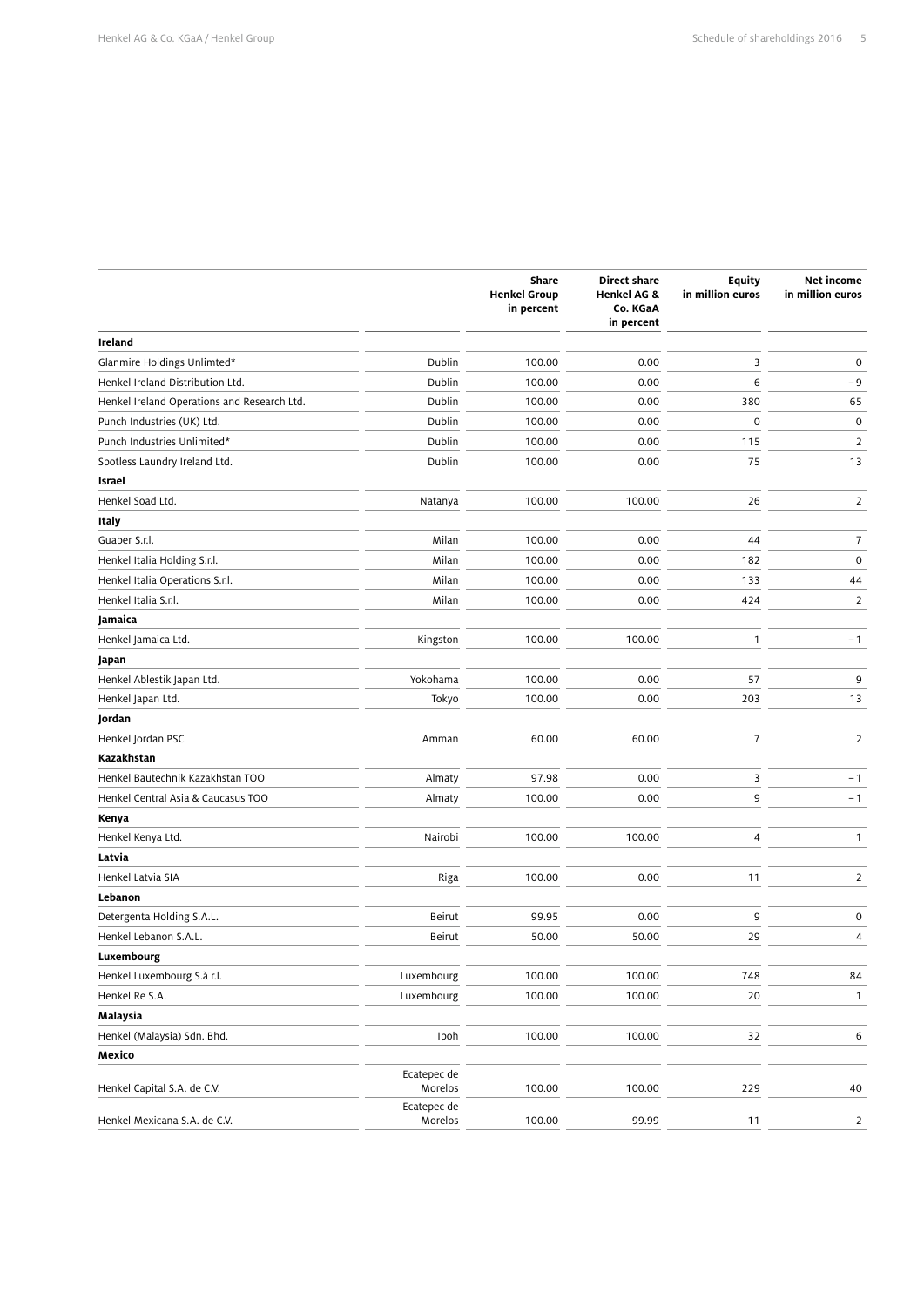|                                                       |                                    | Share<br><b>Henkel Group</b><br>in percent | <b>Direct share</b><br><b>Henkel AG &amp;</b><br>Co. KGaA<br>in percent | <b>Equity</b><br>in million euros | Net income<br>in million euros |
|-------------------------------------------------------|------------------------------------|--------------------------------------------|-------------------------------------------------------------------------|-----------------------------------|--------------------------------|
| <b>Netherlands</b>                                    |                                    |                                            |                                                                         |                                   |                                |
| Henkel Adhesive Technologies (Japan) Holdings B.V.    | Nieuwegein                         | 100.00                                     | 0.00                                                                    | 115                               | 9                              |
| Henkel Adhesive Technologies (Malaysia) Holdings B.V. | Nieuwegein                         | 100.00                                     | 0.00                                                                    | 19                                | $\mathbf 0$                    |
| Henkel Global Supply Chain B.V.                       | Nieuwegein                         | 100.00                                     | 100.00                                                                  | 3,245                             | 494                            |
| Henkel Nederland B.V.                                 | Nieuwegein                         | 100.00                                     | 0.00                                                                    | 2,119                             | 391                            |
| Henkel Nederland Holding B.V.                         | Nieuwegein                         | 100.00                                     | 0.00                                                                    | 942                               | $-76$                          |
| Henkel Nederland Management and Services C.V.*        | Amsterdam                          | 100.00                                     | 99.99                                                                   | 40                                | 2                              |
| Henkel Nederland Operations B.V.                      | Scheemda                           | 100.00                                     | 0.00                                                                    | 17                                | 4                              |
| Menelaus B.V.                                         | Amsterdam                          | 100.00                                     | 100.00                                                                  | 122                               | 8                              |
| <b>New Zealand</b>                                    |                                    |                                            |                                                                         |                                   |                                |
| Henkel New Zealand Ltd.                               | Auckland                           | 100.00                                     | 100.00                                                                  | 39                                | $\mathbf{1}$                   |
| Nigeria                                               |                                    |                                            |                                                                         |                                   |                                |
| Expand Global Industries Ltd.                         | Ibadan                             | 57.50                                      | 0.00                                                                    | 162                               | $-1$                           |
| Pakistan                                              |                                    |                                            |                                                                         |                                   |                                |
| Henkel Industrial Adhesives Pakistan Pvt. Ltd.        | Lahore                             | 100.00                                     | 0.00                                                                    | $\overline{2}$                    | 1                              |
| Peru                                                  |                                    |                                            |                                                                         |                                   |                                |
| Henkel Peruana S.A.                                   | Lima                               | 100.00                                     | 100.00                                                                  | 4                                 | 0                              |
| <b>Philippines</b>                                    |                                    |                                            |                                                                         |                                   |                                |
| Henkel Philippines, Inc.                              | City of Makati                     | 100.00                                     | 100.00                                                                  | 16                                | 1                              |
| Poland                                                |                                    |                                            |                                                                         |                                   |                                |
| Henkel Polska Operations Sp. z o.o.                   | Warsaw                             | 100.00                                     | 0.00                                                                    | 43                                | 32                             |
| Henkel Polska Sp. z o.o.                              | Warsaw                             | 100.00                                     | 0.00                                                                    | 163                               | 40                             |
| Portugal                                              |                                    |                                            |                                                                         |                                   |                                |
| Dum Dum Portugal, Unipessoal Lda.                     | Lisbon                             | 100.00                                     | 0.00                                                                    | 1                                 | $\mathbf 0$                    |
| Henkel Ibérica Portugal, Unipessoal Lda.              | Bobadela                           | 100.00                                     | 0.00                                                                    | 6                                 | 4                              |
| <b>Puerto Rico</b>                                    |                                    |                                            |                                                                         |                                   |                                |
| Spotless Puerto Rican Acquisitions Corporation        | San Juan                           | 100.00                                     | 0.00                                                                    | 6                                 | $\mathbf 0$                    |
| Romania                                               |                                    |                                            |                                                                         |                                   |                                |
| Henkel Romania Srl                                    | <b>Bucharest</b>                   | 100.00                                     | 0.00                                                                    | 49                                | 16                             |
| Russia                                                |                                    |                                            |                                                                         |                                   |                                |
| 000 Henkel Bautechnik                                 | Kolomna                            | 100.00                                     | 100.00                                                                  | 59                                | 20                             |
| 000 Henkel Rus                                        | Moscow                             | 100.00                                     | 100.00                                                                  | 215                               | 74                             |
| 000 Wellchem                                          | Noginsk District,<br>Moscow Region | 100.00                                     | 0.00                                                                    | 23                                | 8                              |
| San Marino                                            |                                    |                                            |                                                                         |                                   |                                |
| Laboratorio Chimico-Farmaceutico Sammarinese S.p.A.   | Faetano                            | 100.00                                     | 0.00                                                                    | 56                                | 4                              |
| Saudi Arabia                                          |                                    |                                            |                                                                         |                                   |                                |
| Arabian Company for Detergents Ltd.                   | Riyadh                             | 100.00                                     | 0.00                                                                    | $\mathbf{1}$                      | 3                              |
| Henkel Arabia for Home and                            |                                    |                                            |                                                                         |                                   |                                |
| Personal Care Products Co. Ltd.                       | Riyadh                             | 100.00                                     | 95.00                                                                   | 48                                | 5                              |
| Henkel Saudi Arabia Detergents Co. Ltd.               | Riyadh                             | 100.00                                     | 45.00                                                                   | $\overline{7}$                    | $\mathbf 0$                    |
| National Adhesives Ltd.                               | Dammam                             | 53.00                                      | 0.00                                                                    | 52                                | 9                              |
| Serbia                                                |                                    |                                            |                                                                         |                                   |                                |
| Henkel Srbija d.o.o.                                  | Belgrade                           | 99.88                                      | 0.00                                                                    | 80                                | 18                             |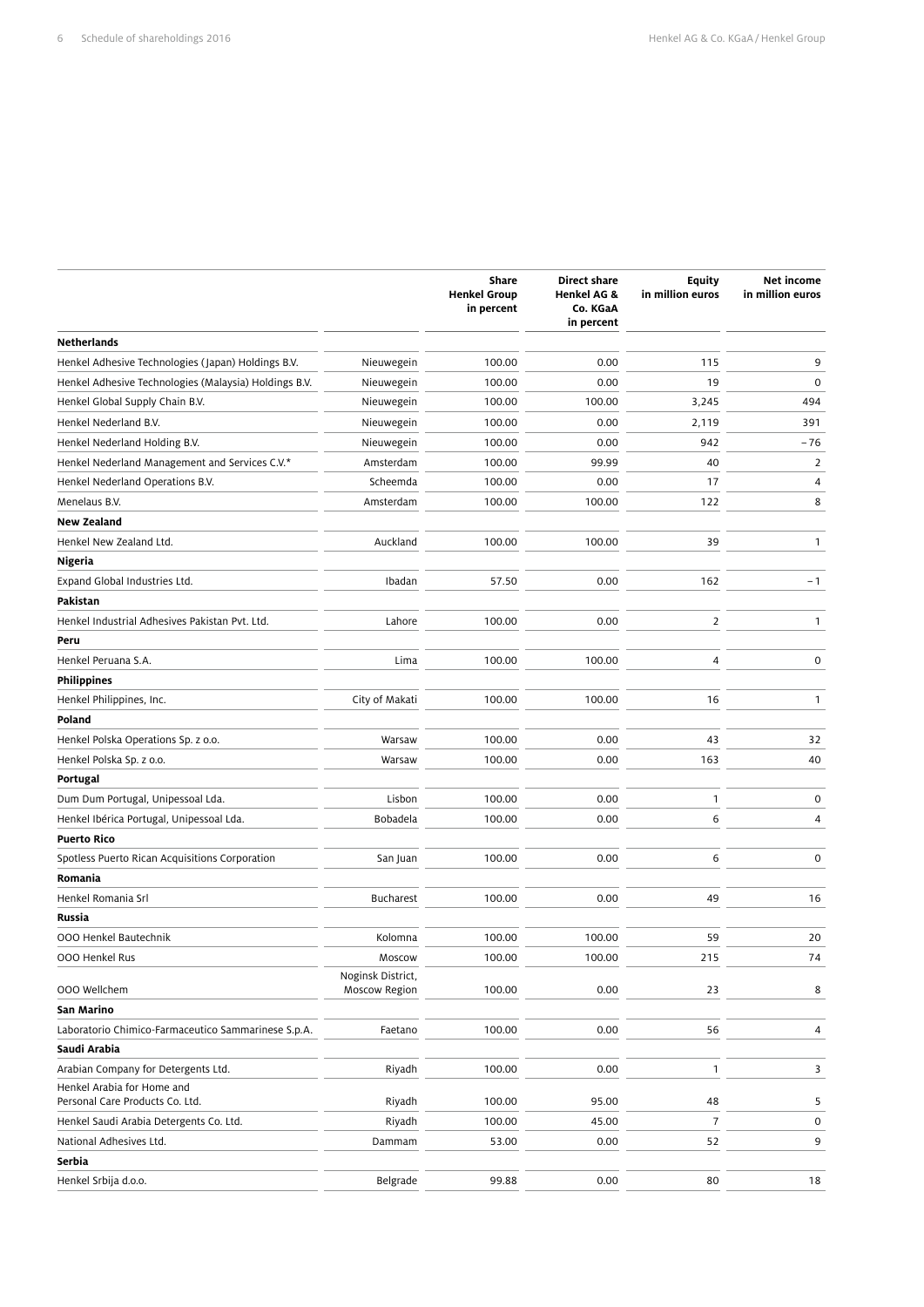|                                                       |               | Share<br><b>Henkel Group</b><br>in percent | <b>Direct share</b><br>Henkel AG &<br>Co. KGaA<br>in percent | <b>Equity</b><br>in million euros | Net income<br>in million euros |
|-------------------------------------------------------|---------------|--------------------------------------------|--------------------------------------------------------------|-----------------------------------|--------------------------------|
| <b>Singapore</b>                                      |               |                                            |                                                              |                                   |                                |
| Henkel APAC Supply Chain Pte. Ltd.                    | Singapore     | 100.00                                     | 0.00                                                         | 0                                 | 0                              |
| Henkel Singapore Pte. Ltd.                            | Singapore     | 100.00                                     | 100.00                                                       | 26                                | 11                             |
| Slovak Republic                                       |               |                                            |                                                              |                                   |                                |
| Henkel Slovensko spol. s.r.o                          | Bratislava    | 100.00                                     | 0.00                                                         | 24                                | 15                             |
| Slovenia                                              |               |                                            |                                                              |                                   |                                |
| Henkel Maribor d.o.o.                                 | Maribor       | 100.00                                     | 0.00                                                         | 38                                | $\overline{2}$                 |
| Henkel Slovenija d.o.o.                               | Maribor       | 100.00                                     | 0.00                                                         | 13                                | $\overline{7}$                 |
| Henkel-Storitve d.o.o.                                | Maribor       | 100.00                                     | 0.00                                                         | $\mathbf{1}$                      | $\mathsf 0$                    |
| South Africa                                          |               |                                            |                                                              |                                   |                                |
| Henkel South Africa (Pty.) Ltd.                       | Johannesburg  | 74.00                                      | 0.00                                                         | 38                                | $\overline{7}$                 |
| South Korea                                           |               |                                            |                                                              |                                   |                                |
| Henkel Home Care Korea Ltd.                           | Seoul         | 100.00                                     | 0.00                                                         | 109                               | 9                              |
| Henkel Korea Ltd.                                     | Choongnam     | 100.00                                     | 100.00                                                       | 152                               | 30                             |
| The Bergquist Company Korea Ltd.                      | Anyang        | 100.00                                     | 0.00                                                         | 10                                | $\mathbf 0$                    |
| Spain                                                 |               |                                            |                                                              |                                   |                                |
| Henkel Ibérica Operations S.L.                        | Barcelona     | 100.00                                     | 0.00                                                         | 47                                | 4                              |
| Henkel Ibérica S.A.                                   | Barcelona     | 100.00                                     | 0.00                                                         | 366                               | 40                             |
| Sweden                                                |               |                                            |                                                              |                                   |                                |
| Henkel Adhesive Technologies Norden AB                | Norrköping    | 100.00                                     | 0.00                                                         | 81                                | 5                              |
| Henkel Norden AB                                      | Stockholm     | 100.00                                     | 0.00                                                         | 104                               | 5                              |
| Spotless Boston Scandinavia AB                        | Helsingborg   | 100.00                                     | 0.00                                                         | 1                                 | 0                              |
| Switzerland                                           |               |                                            |                                                              |                                   |                                |
| Henkel & Cie. AG                                      | Pratteln      | 100.00                                     | 0.00                                                         | 78                                | 41                             |
| Henkel Switzerland Operations AG                      | Erlinsbach    | 100.00                                     | 0.00                                                         | 0                                 | $\mathbf{1}$                   |
| Syria                                                 |               |                                            |                                                              |                                   |                                |
| Henkel Syria S.A.S.                                   | Aleppo        | 100.00                                     | 0.00                                                         | $\pmb{0}$                         | 1                              |
| Taiwan                                                |               |                                            |                                                              |                                   |                                |
| Henkel Taiwan Ltd.                                    | Taipeh        | 100.00                                     | 0.00                                                         | 11                                | 6                              |
| Tanzania                                              |               |                                            |                                                              |                                   |                                |
| Henkel Chemicals East Africa Ltd.                     | Dar es Salaam | 100.00                                     | 100.00                                                       | 1                                 | $\pmb{0}$                      |
| Thailand                                              |               |                                            |                                                              |                                   |                                |
| Henkel Adhesive Technologies Trading (Thailand) Ltd.  | Bangkok       | 100.00                                     | 0.00                                                         | 12                                | $\pmb{0}$                      |
| Henkel (Siam) Adhesive Technologies Ltd.              | Samut Prakan  | 100.00                                     | 0.00                                                         | 26                                | 4                              |
| Henkel (Thailand) Ltd.                                | Bangkok       | 100.00                                     | 100.00                                                       | 76                                | 10                             |
| Yamahatsu (Thailand) Co. Ltd.                         | Chonburi      | 70.00                                      | 70.00                                                        | 6                                 | $\mathbf{1}$                   |
| Tunisia                                               |               |                                            |                                                              |                                   |                                |
| Henkel Alki Distribution S.A.R.L.                     | Tunis         | 99.96                                      | 0.00                                                         | 3                                 | $\mathsf{O}\xspace$            |
| Henkel Trading Maghreb S.A.R.L.                       | Sfax          | 100.00                                     | 0.00                                                         | 2                                 | 0                              |
| Henkel Tunisie S.A.                                   | Tunis         | 100.00                                     | 100.00                                                       | 33                                | $\mathbf{1}$                   |
| Turkey                                                |               |                                            |                                                              |                                   |                                |
| Eczacibaşi Schwarzkopf Kuaför Ürünleri Pazarlama A.Ş. | Istanbul      | 50.00                                      | 50.00                                                        | 0                                 | $-1$                           |
| Türk Henkel Kimya Sanayi ve Ticaret A.Ş.              | Istanbul      | 100.00                                     | 0.00                                                         | 176                               | $\overline{2}$                 |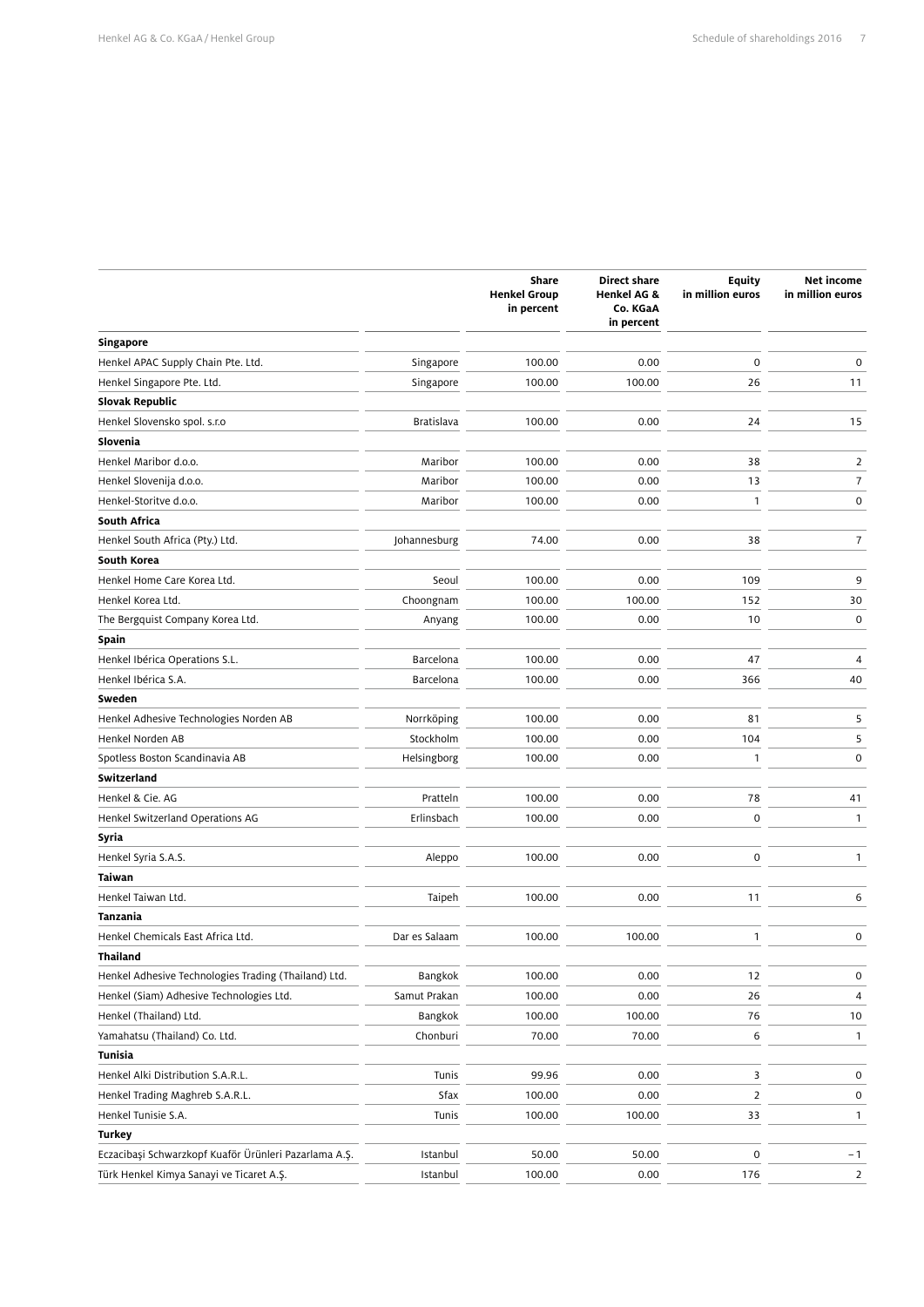|                                                                             |                               | <b>Share</b><br><b>Henkel Group</b><br>in percent | <b>Direct share</b><br><b>Henkel AG &amp;</b><br>Co. KGaA<br>in percent | <b>Equity</b><br>in million euros | Net income<br>in million euros |
|-----------------------------------------------------------------------------|-------------------------------|---------------------------------------------------|-------------------------------------------------------------------------|-----------------------------------|--------------------------------|
| Ukraine                                                                     |                               |                                                   |                                                                         |                                   |                                |
| Henkel Bautechnik (Ukraina) TOB                                             | Vyshgorod                     | 100.00                                            | 0.00                                                                    | 40                                | 6                              |
| Henkel Ceresit Ukraine TOB                                                  | Vyshgorod                     | 100.00                                            | 0.00                                                                    | $\mathbf 0$                       | $\mathbf 0$                    |
| Henkel Ukraine TOB                                                          | Kiev                          | 100.00                                            | 18.83                                                                   | 13                                | 5                              |
| <b>United Arab Emirates</b>                                                 |                               |                                                   |                                                                         |                                   |                                |
| Henkel Jebel Ali FZCO                                                       | Dubai                         | 100.00                                            | 99.97                                                                   | 56                                | 8                              |
| Henkel Polybit Industries Co. Ltd.                                          | Umm Al Quwain                 | 49.00                                             | 49.00                                                                   | 102                               | 29                             |
| Roof Care Co.                                                               | Sharjah                       | 100.00                                            | 0.00                                                                    | 12                                | $\overline{4}$                 |
| <b>USA</b>                                                                  |                               |                                                   |                                                                         |                                   |                                |
| Alterna Holdings Corporation                                                | Wilmington                    | 100.00                                            | 0.00                                                                    | 31                                | $-4$                           |
| Dexter Hysol Aerospace LLC                                                  | <b>Bay Point</b>              | 100.00                                            | 0.00                                                                    | 44                                | $-6$                           |
| Henkel Consumer Goods, Inc.                                                 | Wilmington                    | 100.00                                            | 0.00                                                                    | 7,184                             | 348                            |
| <b>Henkel Corporation</b>                                                   | Wilmington                    | 100.00                                            | 0.00                                                                    | 7,223                             | 433                            |
| Henkel Electronic Materials LLC                                             | Wilmington                    | 100.00                                            | 0.00                                                                    | 1,077                             | 27                             |
| Henkel Lux LLC                                                              | Wilmington                    | 100.00                                            | 0.00                                                                    | 748                               | 84                             |
| Henkel of America, Inc.                                                     | Wilmington                    | 100.00                                            | 0.00                                                                    | 3,352                             | $-125$                         |
| Henkel of America I LLC                                                     | Wilmington                    | 100.00                                            | 100.00                                                                  | 2,158                             | $-43$                          |
| Henkel Puerto Rico, Inc.                                                    | Hartford                      | 100.00                                            | 0.00                                                                    | 1,807                             | 32                             |
| Henkel US II LLC                                                            | Wilmington                    | 100.00                                            | 100.00                                                                  | 45                                | $\mathbf 0$                    |
| Henkel US III LLC                                                           | Wilmington                    | 100.00                                            | 0.00                                                                    | $\mathbf 0$                       | $\mathsf{O}\xspace$            |
| Henkel US IV Corporation                                                    | Wilmington                    | 100.00                                            | 0.00                                                                    | 279                               | $-99$                          |
| Kenra Professional LLC                                                      | Wilmington                    | 100.00                                            | 0.00                                                                    | 162                               | $\overline{7}$                 |
| Magna-Tech Manufacturing LLC                                                | Columbus                      | 100.00                                            | 0.00                                                                    | 28                                | $\mathbf 0$                    |
| Punch Shoe Care, Inc.                                                       | Durham                        | 100.00                                            | 0.00                                                                    | $\mathbf 0$                       | $\mathbf 0$                    |
| Sexy Hair Concepts LLC                                                      | Wilmington                    | 100.00                                            | 0.00                                                                    | 194                               | 10                             |
| Suds Enterprises LLC                                                        | Wilmington                    | 100.00                                            | 0.00                                                                    | $-2$                              | $\mathbf 0$                    |
| The Bergquist Company                                                       | Chanhassen                    | 100.00                                            | 0.00                                                                    | 577                               | 3                              |
| The Dial Corporation                                                        | Wilmington                    | 100.00                                            | 0.00                                                                    | 2,946                             | 68                             |
| The Sun Products Corporation                                                | Wilmington                    | 100.00                                            | 0.00                                                                    | 3,399                             | 15                             |
| Venezuela                                                                   |                               |                                                   | 0.00                                                                    |                                   |                                |
| Henkel Venezolana S.A.                                                      | Guacara                       | 100.00                                            | 100.00                                                                  | $\mathbf{1}$                      | $\mathbf{1}$                   |
| Vietnam                                                                     |                               |                                                   | 0.00                                                                    |                                   |                                |
| Henkel Adhesive Technologies Vietnam Co. Ltd.                               | Bien Hoa                      | 100.00                                            | 0.00                                                                    | 36                                | 9                              |
| Henkel Vietnam Co. Ltd.                                                     | <b>Binh Duong</b><br>Province | 100.00                                            | 100.00                                                                  | 9                                 | 6                              |
| Virgin Islands (British)                                                    |                               |                                                   |                                                                         |                                   |                                |
| Hexagon Business Corporation                                                | Road Town, Tortola            | 100.00                                            | 100.00                                                                  | 1                                 | 0                              |
| * Fully liable partner is the parent company or another affiliated company. |                               |                                                   |                                                                         |                                   |                                |

Information on equity and net income as per documents prepared for the consolidated financial statements.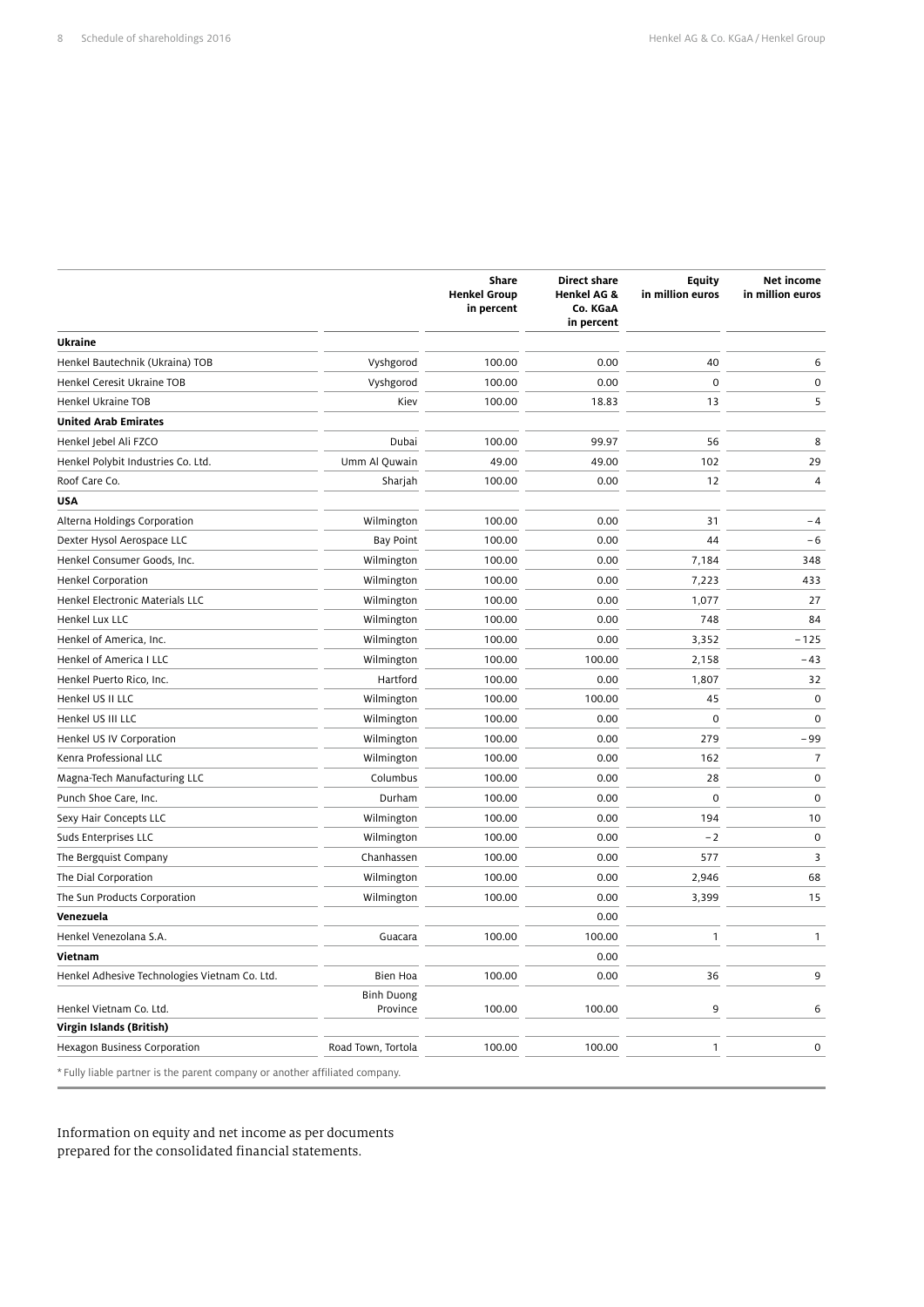#### 2. Subsidiaries not consolidated

|                                                                             |                     | Share<br><b>Henkel Group</b><br>in percent | <b>Direct share</b><br>Co. KGaA<br>in percent | <b>Equity</b><br>Henkel AG & in million euros in million euros | Net income  | <b>Notes</b>  |
|-----------------------------------------------------------------------------|---------------------|--------------------------------------------|-----------------------------------------------|----------------------------------------------------------------|-------------|---------------|
| Argentina                                                                   |                     |                                            |                                               |                                                                |             |               |
| The Dial Corporation Argentina S.A.                                         | <b>Buenos Aires</b> | 100.00                                     | 0.00                                          | $\mathbf 0$                                                    | $\mathbf 0$ | (2)           |
| Austria                                                                     |                     |                                            |                                               |                                                                |             |               |
| Persil-Altersunterstützung GmbH                                             | Vienna              | 100.00                                     | 0.00                                          | $\mathbf 0$                                                    | $\mathbf 0$ | (8)           |
| Schwarzkopf & Henkel GmbH                                                   | Vienna              | 100.00                                     | 0.00                                          | $\mathbf 0$                                                    | $\mathbf 0$ | (8)           |
| China                                                                       |                     |                                            |                                               |                                                                |             |               |
| Novamelt China Ltd.                                                         | Suzhou              | 100.00                                     | 100.00                                        | $\mathbf 0$                                                    | $\mathbf 0$ | (8)           |
| <b>Denmark</b>                                                              |                     |                                            |                                               |                                                                |             |               |
| Henkel Denmark A/S                                                          | Ballerup            | 100.00                                     | 0.00                                          | 0                                                              | $\mathbf 0$ | (10)          |
| <b>France</b>                                                               |                     |                                            |                                               |                                                                |             |               |
|                                                                             | Boulogne-           |                                            |                                               |                                                                |             |               |
| Henkel France Operations S.A.                                               | Billancourt         | 100.00                                     | 0.00                                          | $\mathsf{O}\xspace$                                            | $\mathbf 0$ | (10)          |
| Germany                                                                     |                     |                                            |                                               |                                                                |             |               |
| CHEMPHAR Handels- und Exportgesellschaft mbH                                | Hamburg             | 100.00                                     | 100.00                                        | $\mathbf 0$                                                    | $\mathbf 0$ | (1), (8)      |
| Clynol GmbH                                                                 | Hamburg             | 100.00                                     | 100.00                                        | $\mathbf 0$                                                    | $\mathbf 0$ | (1), (8)      |
| Elch GmbH                                                                   | Düsseldorf          | 100.00                                     | 100.00                                        | $\mathbf 0$                                                    | $\mathbf 0$ | (1), (8)      |
| Erste Deutsche Walfang GmbH                                                 | Hamburg             | 100.00                                     | 100.00                                        | $\mathbf 0$                                                    | $\mathbf 0$ | (8)           |
| Forstverwaltung Brannenburg Geschäftsführungs-GmbH                          | Düsseldorf          | 100.00                                     | 100.00                                        | $\mathbf 0$                                                    | $\mathbf 0$ | (8)           |
| Forstverwaltung Brannenburg GmbH & Co. OHG*                                 | Brannenburg         | 100.00                                     | 100.00                                        | $\mathbf{1}$                                                   | $\mathbf 0$ | (8)           |
| Henkel Erste Verwaltungsgesellschaft mbH                                    | Düsseldorf          | 100.00                                     | 100.00                                        | $\overline{2}$                                                 | $\mathbf 0$ | (1), (8)      |
| Henkel Fünfte Verwaltungsgesellschaft mbH                                   | Düsseldorf          | 100.00                                     | 100.00                                        | $\mathbf 0$                                                    | $\mathbf 0$ | (8)           |
| Henkel Investment GmbH                                                      | Düsseldorf          | 100.00                                     | 0.00                                          | $\mathbf 0$                                                    | $\mathbf 0$ | (4)           |
| Henkel Vierte Verwaltungsgesellschaft mbH                                   | Düsseldorf          | 100.00                                     | 100.00                                        | $\mathbf 0$                                                    | $\mathbf 0$ | (8)           |
| Henkel Wasch- und Reinigungsmittel GmbH                                     | Düsseldorf          | 100.00                                     | 100.00                                        | $\overline{2}$                                                 | $\mathbf 0$ | $(1)$ , $(8)$ |
| Indola GmbH                                                                 | Hamburg             | 100.00                                     | 100.00                                        | $\overline{2}$                                                 | $\mathbf 0$ | $(1)$ , $(8)$ |
| Schwarzkopf & Henkel GmbH                                                   | Düsseldorf          | 100.00                                     | 100.00                                        | $\mathbf{1}$                                                   | $\mathbf 0$ | (8)           |
| Schwarzkopf & Henkel Production Europe<br>Geschäftsführungsgesellschaft mbH | Düsseldorf          | 100.00                                     | 100.00                                        | $\mathbf 0$                                                    | $\mathbf 0$ | (1), (8)      |
| <b>Great Britain</b>                                                        |                     |                                            |                                               |                                                                |             |               |
| Get Off My Garden Ltd.                                                      | Redhill             | 100.00                                     | 0.00                                          | $\mathbf 0$                                                    | $\mathbf 0$ | (3)           |
| Pet Health (Europe) Ltd.                                                    | Redhill             | 100.00                                     | 0.00                                          | $\mathbf 0$                                                    | $\mathbf 0$ | (3)           |
| Luxembourg                                                                  |                     |                                            |                                               |                                                                |             |               |
| Henkel Luxembourg Investment S.c.S.*                                        | Luxembourg          | 100.00                                     | 0.00                                          | $\mathbf 0$                                                    | $\mathbf 0$ | (10)          |
| Norway                                                                      |                     |                                            |                                               |                                                                |             |               |
| Henkel Norway AS                                                            | Oslo                | 100.00                                     | 0.00                                          | $\mathbf 0$                                                    | $\mathbf 0$ | (10)          |
| Romania                                                                     |                     |                                            |                                               |                                                                |             |               |
| Henkel Romania Distribution Srl                                             | <b>Bucharest</b>    | 100.00                                     | 0.00                                          | $\mathbf 0$                                                    | $\mathbf 0$ | (7)           |
| <b>USA</b>                                                                  |                     |                                            |                                               |                                                                |             |               |
| Dial Argentina Holdings, Inc.                                               | Phoenix             | 100.00                                     | 0.00                                          | $\mathbf 0$                                                    | $\mathbf 0$ | (4)           |
| (1) Profit/loss transfer agreement.                                         |                     |                                            |                                               |                                                                |             |               |

(2) Equity and net income as of June 30, 2012.

(3) Equity and net income as of June 30, 2014.

(4) Equity and net income as of December 31, 2014.

(7) Equity and net income as of October 31, 2015. (8) Equity and net income as of December 31, 2015.

(10) Established in 2016.

\* Fully liable partner is the parent company or another affiliated company.

Information on equity and net income as per local statutory annual financial statements.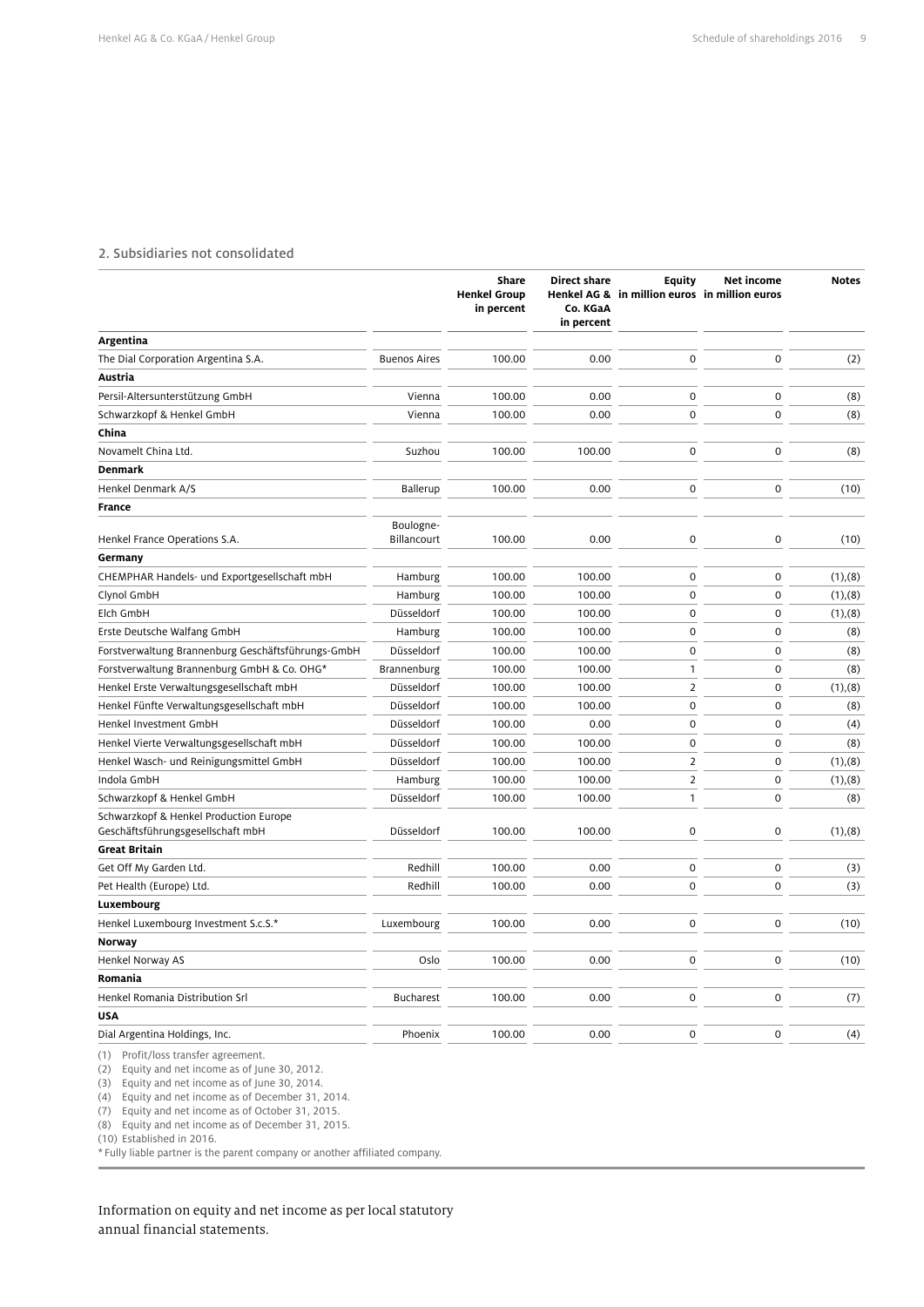## 3. Associates – recognized using the equity method

|                                                       |           | Share<br><b>Henkel Group</b><br>in percent | Direct share<br><b>Henkel AG &amp;</b><br>Co. KGaA<br>in percent | Equity<br>in million<br>euros | Net income<br>in million<br>euros | <b>Notes</b> |
|-------------------------------------------------------|-----------|--------------------------------------------|------------------------------------------------------------------|-------------------------------|-----------------------------------|--------------|
| <b>Hong Kong</b>                                      |           |                                            |                                                                  |                               |                                   |              |
| Dekel Investment Holdings Ltd.                        | Hong Kong | 45.00                                      | 0.00                                                             | 8                             | $-2$                              | (8)          |
| <b>USA</b>                                            |           |                                            |                                                                  |                               |                                   |              |
| Vitriflex, Inc.                                       | Dover     | 23.50                                      | 0.00                                                             | 6                             | $-6$                              | (8)          |
| Equity and net income as of December 31, 2015.<br>(8) |           |                                            |                                                                  |                               |                                   |              |

# Information on equity and net income as per local statutory annual financial statements.

#### 4. Investments in associates

|                                                                                                                |                   | Share<br><b>Henkel Group</b><br>in percent | Direct share<br><b>Henkel AG &amp;</b><br>Co. KGaA<br>in percent | Equity<br>in million<br>euros | Net income<br>in million<br>euros | <b>Notes</b> |
|----------------------------------------------------------------------------------------------------------------|-------------------|--------------------------------------------|------------------------------------------------------------------|-------------------------------|-----------------------------------|--------------|
| Egypt                                                                                                          |                   |                                            |                                                                  |                               |                                   |              |
| Henkel Technologies Egypt SAE                                                                                  | Cairo             | 50.00                                      | 50.00                                                            | n.a.                          | n.a.                              | (11)         |
| Germany                                                                                                        |                   |                                            |                                                                  |                               |                                   |              |
| CANTICA Beteiligungsgesellschaft mbH                                                                           | Düsseldorf        | 99.00                                      | 99.00                                                            | 6                             |                                   | (8)          |
| Entsorgungszentrum Düsseldorf Süd GmbH                                                                         | Düsseldorf        | 50.00                                      | 50.00                                                            |                               | 0                                 | (8)          |
| KARANTO Corrosion Protection Technologies GmbH                                                                 | Düsseldorf        | 50.00                                      | 50.00                                                            | $\mathbf 0$                   | $\mathbf 0$                       | (4)          |
| Kombi-Terminal Düsseldorf Investitionsgesellschaft mbH                                                         | Düsseldorf        | 33.34                                      | 33.34                                                            | $\mathbf 0$                   | $\mathbf 0$                       | (8)          |
| Mexico                                                                                                         |                   |                                            |                                                                  |                               |                                   |              |
| Hysol Indael de Mexico S.A. de C.V.                                                                            | Mexico City       | 49.00                                      | 0.00                                                             | $\overline{7}$                | $\mathbf 0$                       | (8)          |
| Spain                                                                                                          |                   |                                            |                                                                  |                               |                                   |              |
| Afinitica Technologies S.L.                                                                                    | <b>Bellaterra</b> | 45.00                                      | 45.00                                                            | $\mathbf 0$                   | $\mathbf 0$                       | (8)          |
| Equity and net income as of December 31, 2014.<br>(4)<br>Equity and net income as of December 31, 2015.<br>(8) |                   |                                            |                                                                  |                               |                                   |              |

(11) n.a. = not available.

Information on equity and net income as per local statutory annual financial statements.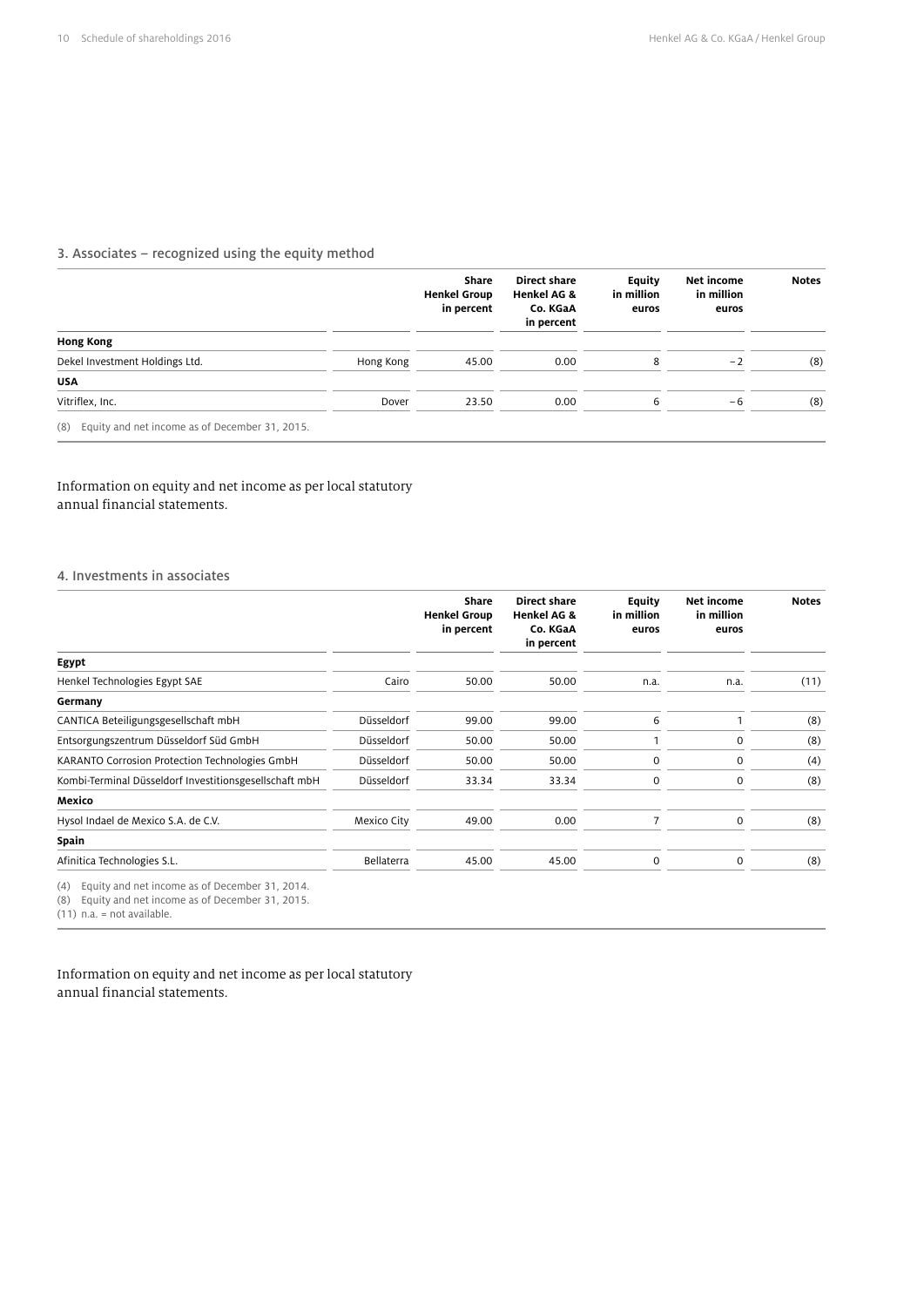#### 5. Other shares

|                                                                      |                           | Share<br><b>Henkel Group</b><br>in percent | <b>Direct share</b><br>Henkel AG &<br>Co. KGaA<br>in percent | <b>Equity</b><br>in million<br>euros | Net income<br>in million<br>euros | <b>Notes</b> |
|----------------------------------------------------------------------|---------------------------|--------------------------------------------|--------------------------------------------------------------|--------------------------------------|-----------------------------------|--------------|
| <b>Barbados</b>                                                      |                           |                                            |                                                              |                                      |                                   |              |
| Primex Ltd.                                                          | Bridgetown                | 0.79                                       | 0.00                                                         | 52                                   | 5                                 | (8)          |
| Cayman Island                                                        |                           |                                            |                                                              |                                      |                                   |              |
| Pangaea Ventures Fund IV L.P.*                                       | George Town               | 16.00                                      | 0.00                                                         | $\mathsf 0$                          | $\mathbf 0$                       | (10)         |
| Germany                                                              |                           |                                            |                                                              |                                      |                                   |              |
| Düsseldorf Business School GmbH an der<br>Heinrich-Heine-Universität | Düsseldorf                | 13.27                                      | 13.27                                                        | $\pmb{0}$                            | $\mathbf 0$                       | (8)          |
| ISR Internationale Schule am Rhein in Neuss GmbH                     | <b>Neuss</b>              | 2.94                                       | 2.94                                                         | $\pmb{0}$                            | $\mathbf 0$                       | (6)          |
| PDR Recycling GmbH & Co. KG                                          | Thurnau                   | 3.60                                       | 3.60                                                         | $\overline{2}$                       | $\mathbf 0$                       | (8)          |
| <b>Great Britan</b>                                                  |                           |                                            |                                                              |                                      |                                   |              |
| Jeyes Group Ltd.                                                     | Hatfield                  | 100.00                                     | 0.00                                                         | $\mathsf 0$                          | $\mathbf 0$                       | (10)         |
| Guernsey                                                             |                           |                                            |                                                              |                                      |                                   |              |
| Emerald Industrial Innovation Fund L.P.                              | St. Peter Port            | 16.67                                      | 16.67                                                        | $\mathbf 0$                          | $\mathbf 0$                       | (10)         |
| Japan                                                                |                           |                                            |                                                              |                                      |                                   |              |
| Fujikura Kasei Co. Ltd.                                              | Tokyo                     | 0.03                                       | 0.00                                                         | 242                                  | 12                                | (9)          |
| Ohki Healthcare Holdings Co. Ltd.                                    | Tokyo                     | 0.10                                       | 0.00                                                         | 0                                    | $\mathbf 0$                       | (10)         |
| Unicharm Corporation                                                 | Ehime                     | 0.01                                       | 0.00                                                         | 3,442                                | 302                               | (8)          |
| Luxembourg                                                           |                           |                                            |                                                              |                                      |                                   |              |
| Zipjet Global S.à r.l.                                               | Senningerberg             | 4.70                                       | 4.70                                                         | $\mathsf{O}\xspace$                  | $\mathbf 0$                       | (10)         |
| Mexico                                                               |                           |                                            |                                                              |                                      |                                   |              |
| Reciclagua Ambiental S.A. de C.V.                                    | Lerma Estado<br>de México | 0.09                                       | 0.00                                                         | 5                                    | $\mathbf{1}$                      | (8)          |
| Nigeria                                                              |                           |                                            |                                                              |                                      |                                   |              |
| Henkel Chemicals (Nigeria) Ltd.                                      | Lagos                     | 15.75                                      | 15.75                                                        | n.a.                                 | n.a.                              | (11)         |
| Poland                                                               |                           |                                            |                                                              |                                      |                                   |              |
| Rekopol S.A.                                                         | Warsaw                    | 5.26                                       | 0.00                                                         | $\overline{2}$                       | $\mathbf 0$                       | (8)          |
| Serbia                                                               |                           |                                            |                                                              |                                      |                                   |              |
| 14 Oktobar a.d.                                                      | Kruševac                  | 0.17                                       | 0.00                                                         | $-50$                                | $-14$                             | (8)          |
| <b>Slovak Republic</b>                                               |                           |                                            |                                                              |                                      |                                   |              |
| ENVI-PAK a.s.                                                        | <b>Bratislava</b>         | 12.50                                      | 0.00                                                         | 3                                    | $\mathbf 0$                       | (8)          |
| <b>USA</b>                                                           |                           |                                            |                                                              |                                      |                                   |              |
| DropWise Technologies Corporation                                    | Wilmington                | 6.45                                       | 0.00                                                         | 1                                    | $\mathbf 0$                       | (8)          |
|                                                                      |                           |                                            |                                                              |                                      |                                   |              |

(6) Equity and net income as of July 31, 2015.

(8) Equity and net income as of December 31, 2015.

(9) Equity and net income as of March 31, 2016.

(10) Established 2016. (11) n.a = not available.

\* Fully liable partner is the parent company or another affiliated company.

Information on equity and net income as per local statutory annual financial statements.